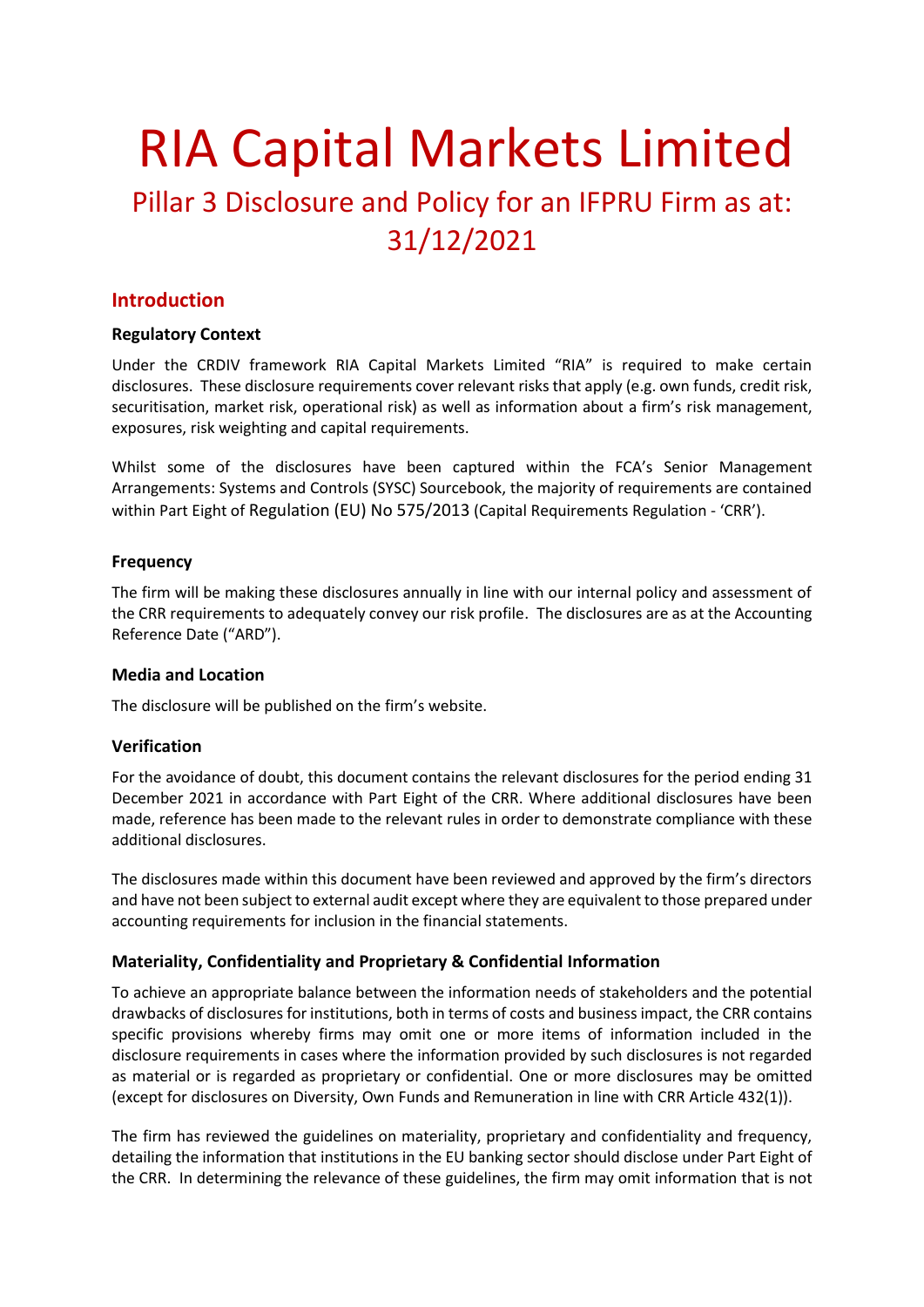material. In this context, materiality can be taken to mean where its omission or misstatement could change or influence the assessment or decision of a user relying on that information for the purpose of making economic decisions.

The firm regards information as proprietary if sharing that information with the public would undermine its competitive position. Proprietary information may include information on products or systems which, if shared with competitors, would render the firm's investments therein less valuable. Further, the firm must regard information as confidential if there are obligations to customers or other counterparty relationships binding the firm to confidentiality. In the event that any such information is omitted, the firm shall disclose such and explain the grounds why it has not been disclosed.

### **Summary**

These disclosures address the information asymmetry between preparers and users, by providing the latter with information on the solvency, risks and risk exposures of institutions. The firm is an IFPRU €730k Full Scope investment firm.

The firm considers Operational Risk, Business Risk, Concentration Risk, Liquidity Risk, Credit Risk and Market Risk as the main risks it faces. These are set out later in this document.

### **Background to the Firm**

#### **Background**

The firm is incorporated in the UK and is authorised and regulated by the FCA as an IFPRU Full Scope €730K Firm.

This disclosure is made on the basis that the firm is not part of a consolidated group and reflects the accounting and prudential requirements for RIA alone.

### **Article 435**

### **Disclosure: Risk Management Objectives and Policies**

### **Article 435 (1)**

The firm is required to disclose its risk management objectives and policies for each separate category of risk which include: (i) the strategies and processes to manage those risks; (ii) the structure and organisation of the relevant risk management function or other appropriate arrangement; (iii) the scope and nature of risk reporting and measurement systems; and the policies for hedging and mitigating risk; and (iv) the strategies and processes for monitoring the continuing effectiveness of hedges and mitigants.

The firm has assessed its risks in its Internal Capital Adequacy Assessment Process ('ICAAP') and sets out appropriate actions to manage them.

The firm is governed by its Board of Directors ('the Board') this body has oversight responsibility and the Executive Directors have daily management responsibility. It meets quarterly and is composed of three Executive Directors and one non-executive Director.

The Board is responsible for overseeing the entire process of risk management, as well as forming its own opinion on the effectiveness of the process. In addition, the Board decidesthe firm's risk appetite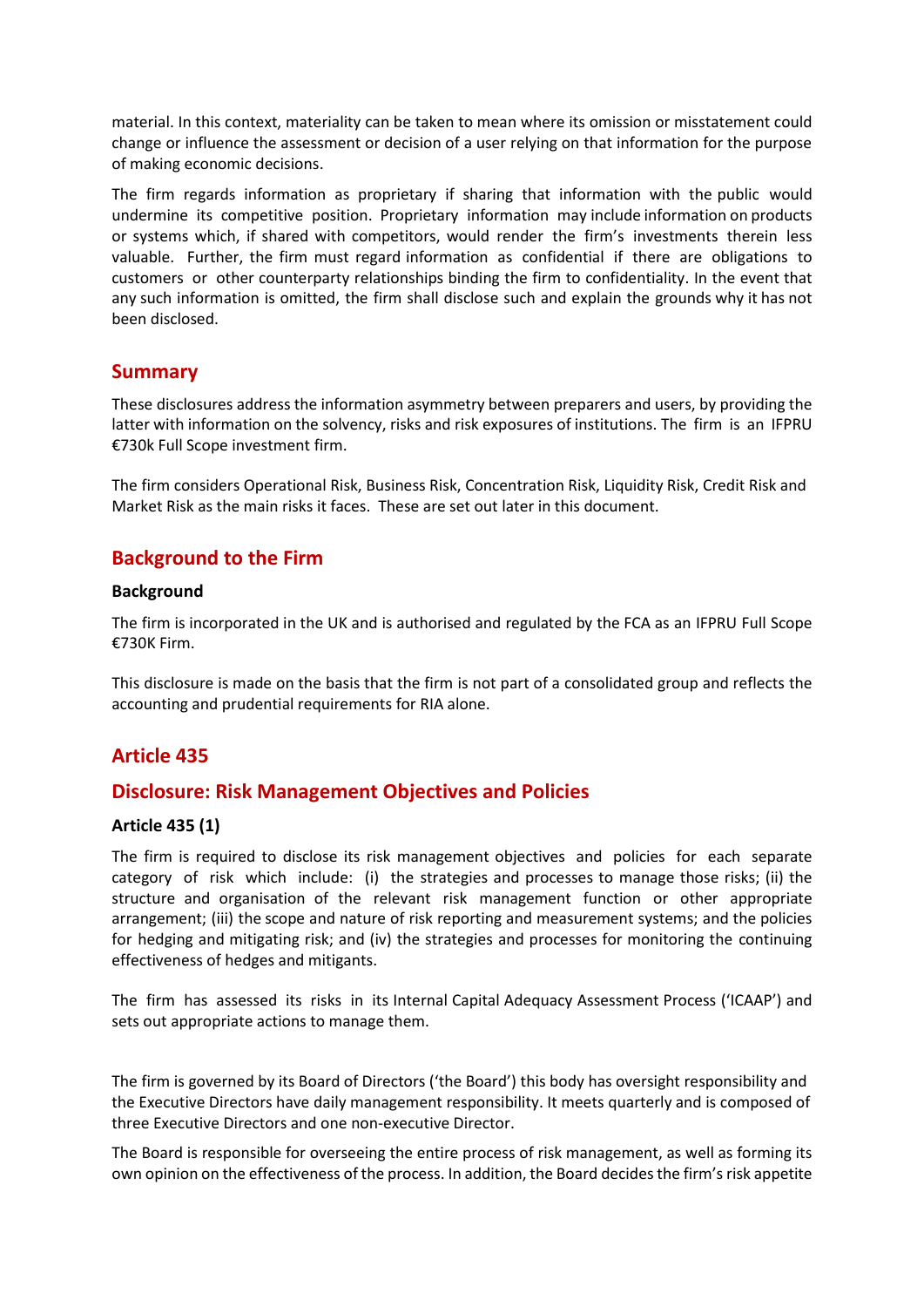or tolerance for risk and ensures that the firm has implemented an effective, ongoing process to identify risks, to measure their potential impact and then to ensure that such risks are actively managed. The Firm's risk management process is carried out by the Credit Committee, reporting to the Board. The Credit Committee are accountable to the Board for designing, implementing and monitoring the process of risk management and implementing it into the day-to-day business activities of the firm.

As the firm is non-complex in its business and operations, the Board considers the risk management systems in place as adequate and proportionate with regard to the firm's profile and strategy.

#### **Risk Framework**

The Firms' risk management framework is based around its risk matrix and associated model. The model is excel based and enumerates anticipated risk drivers in broad categories matching FCA suggested risk domains.

The Firm's structure and business is relatively straightforward, and so the risk matrix currently regards all risks post mitigation through established policies and procedures. Risk drivers are allocated post mitigation likelihood and impact bands. Scoring on these bands gives an indicative measure of which areas of the business require most attention. The banding is also used to give notional annual cost of each driver and these are summed for comparison with the category thresholds established by the Board. Maximum losses within each risk category are also employed to establish a notional Pillar 2 capital provision for that category.

Ongoing monitoring of incident and near-miss registers informs the Board of the risk model's appropriateness, and new risk areas can be added as required.

Risks within the trading book are managed within a different framework with position taking market risk calculated at all times and checked against the amount of capital set aside for this purpose.

### **Risk Appetite**

RIA has had a cautious appetite for risk because of the prudent approach of senior management. The firm has taken the approach to be very risk adverse and has always taken reasonable steps to manage its risks.

Risks to income generating capability are mitigated where possible and measures against actual and potential operating risks are taken where its Directors judge the benefit or the potential of the mitigation to exceed the costs of the mitigating controls.

The same low tolerance to risk is reflected on the cost side of the business with minimal long term cost commitments.

To date RIA has had little to no tolerance for engaging in activity that adversely influences its risk profile. All risks of any significance are identified, assessed and controlled on an ongoing basis.

#### **Material Risks**

RIA is exposed to the primary risk factors detailed below

### *Operational Risks*

*Operational risk represents losses that arise from inadequate or failed internal processes, personnel,*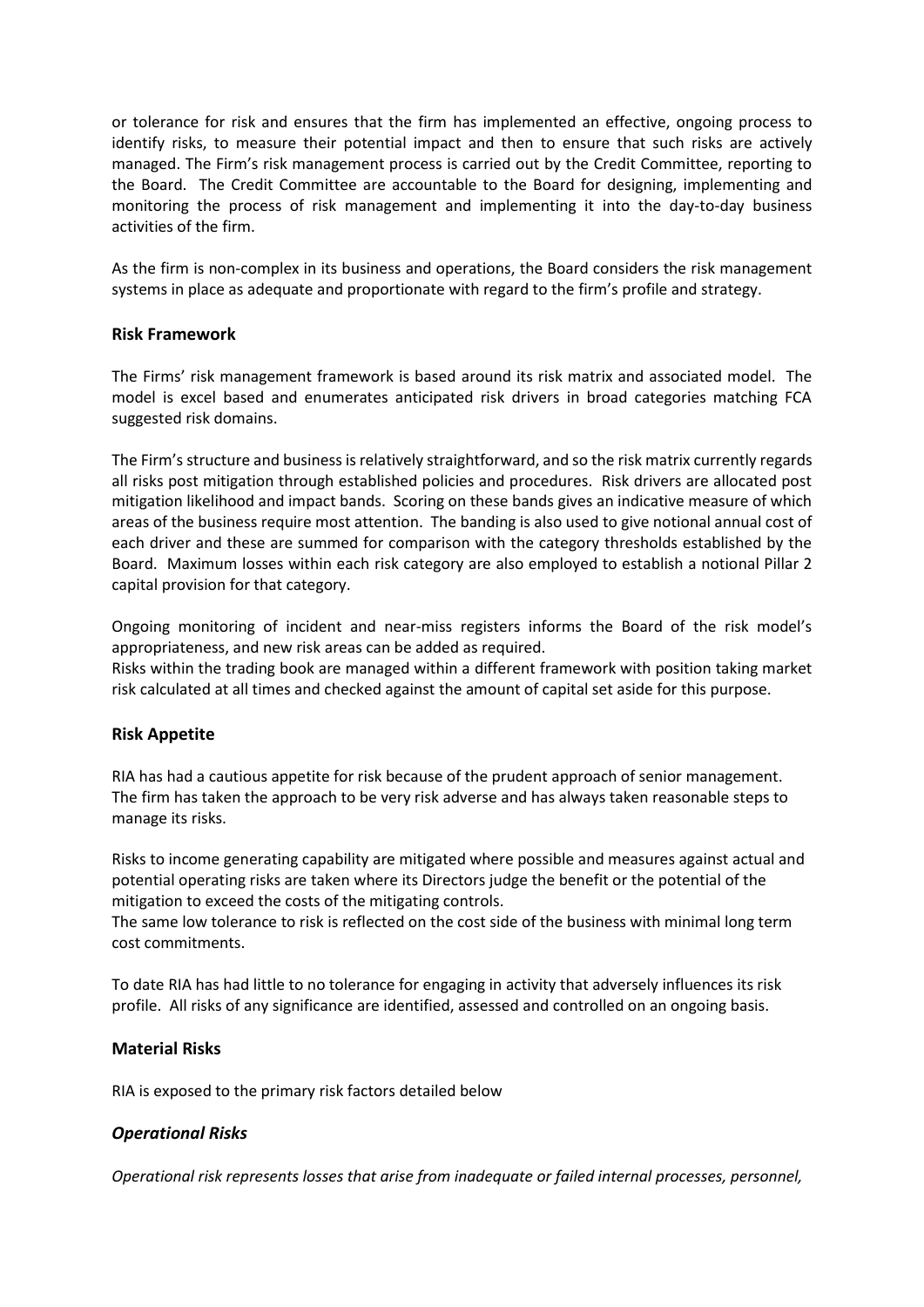*systems or from external events. This category excludes business, strategic and reputational risks and includes IT, legal and compliance risks.*

*The Executive Directors carry out at least an annual Operational risk review. The review process identifies potential and actual operational risks and assesses and where necessary amends the controls in place to mitigate such risks.* 

#### *Business Risk*

*Business risk addresses the firm's exposures resulting from inadequate or failed management processes or decisions. RIA seeks to mitigate such risks by robust business plan preparation, regular financial forecasting and scenario planning, monthly management information review and quarterly Board Meetings to ensure adequate monitoring and challenge.*

#### *Concentration Risk*

*Concentration risk arises from a lack of diversification in business type, business channels, or investor base. RIA seeks to mitigate such risk by continual monitoring through regular management information and quarterly Board Meetings.*

#### *Liquidity Risk*

*Liquidity risk represents the risk that RIA does not have sufficient cash and/or cash equivalents to allow it to meet its obligations as they fall due or can only be secured at excessive cost. Liquidity risk is monitored daily at a detailed level. Stress testing for multiple scenarios is carried out as part of the ICAAP and Liquidity Risk Assessment processes to ensure that RIA remains within the Board's approved risk appetite for liquidity risk and that the liquidity contingency planning is sufficiently robust.*

### *Credit Risk*

*Credit risk is the current or prospective risk to earnings and capital arising from an obligor's failure to meet the terms of any contract with the institution or its failure to perform as agreed. RIA only transacts delivery versus payment which limits this risk. RIA does not permit delivery free of payment.*

*For all clients, a counterparty credit limit is agreed by the Credit Committee before any trading can take place, and similarly, if any potential trade would cause a limit to be breached any increase in limit must be approved before the trade is agreed with the counterparty.*

*Other credit risk exposures faced by RIA include cash on deposit, and deposit placed with Settlement Agent. These exposures are held with highly rated institutions.*

#### *Market Risk*

*Market risk represents the risks that arise from fluctuations in the value of RIA's traded positions due to changes in the value of price, volatility or interest rates within financial markets. The magnitude of trading book risk is determined by RIA and can be scaled as required. The Chief Executive Officer and Executive Chairman are responsible for policy setting including relevant limits, and for monitoring compliance of any positions against policy, RIA's Risk Appetite and Capital requirements.*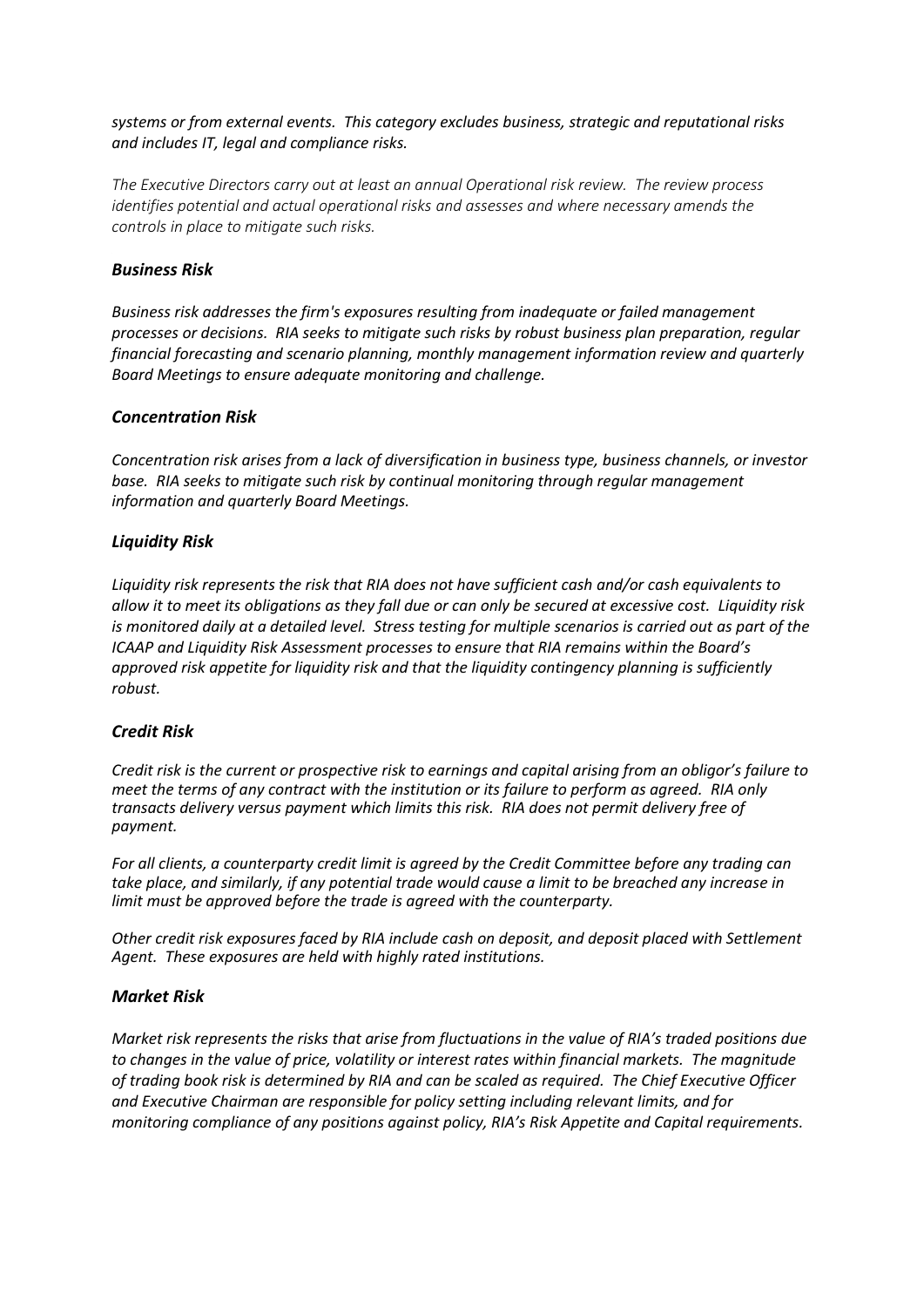### **Article 435 (2)(a) – 435 (2)(e)**

The number of directorships held by members of the Board is as follows:

| <b>Name</b>            | <b>Number</b><br>Οt<br><b>Directorships</b> |
|------------------------|---------------------------------------------|
| <b>Stuart Dempster</b> |                                             |
| lan Korvin             |                                             |
| Lorna Hay Smith        |                                             |

The firm's directors are appointed having regard to their individual knowledge, skills and experience and the combined knowledge, skills, experience and diversity of the Board as a whole.

When appointing directors, the firm adheres to UK and European legislation in relation to equal opportunities and is committed to treating all applicants for positions and employees in a nondiscriminatory manner. The firm will also pay due regard to ensuring a broad range of knowledge, skills, diversity and experience is present on the Board.

For the year ended 31 December 2021, the firm did not have a Risk Committee. The firm does not consider it appropriate because of the size, nature and scale of its operations to establish a separate Risk Committee as all functions that would be carried out by it are adequately addressed by Senior Management and the Board.

The Board meets on a regular basis and receives risk and KPI reports on the operations and business areas of the firm. Where necessary, appropriate measures are implemented to mitigate any actual or potential risks.

# **Article 437 Disclosure: Own Funds**

The firm is an IFPRU €730k Full Scope Firm. The Pillar 1 requirement for the firm is set out at Article 92 of the CRR and is the higher of the Base Own Funds Requirement ( $\epsilon$ 730k); or the sum of Credit plus Market Risk plus Operational Own Funds Requirements (CR + MR + OR)

The 'Total Risk Exposure Amount' (TREA), which, for RIA, is defined as 12.5 times the sum of Credit plus Market Risk plus Operational Own Funds Requirements (CR + MR + OR) is the amount used for Pillar 1 Capital Adequacy purposes. RIA has no innovative Tier 1 capital instruments or deductions. At 31 December 2021 the firm had:

|                                                                       | GBP (000's) |
|-----------------------------------------------------------------------|-------------|
| <b>Ordinary Share Capital</b>                                         | 77          |
| <b>Share Premium</b>                                                  | 127         |
| <b>Other Reserves</b>                                                 | 238         |
| <b>Retained Earnings</b>                                              | 1,755       |
| <b>Total Common Equity Tier 1 Items</b>                               | 2,197       |
|                                                                       |             |
| <b>Deductions from Common Equity Tier 1</b>                           | (147)       |
|                                                                       |             |
| <b>Tier 1 Capital and Own Funds</b>                                   | 2,050       |
|                                                                       |             |
| <b>Total Risk Weighted Exposure Amount ('TREA')</b>                   | 6,126       |
|                                                                       |             |
| <b>Common Equity Tier 1, Tier 1 Capital &amp; Total Capital Ratio</b> | 33.47%      |
|                                                                       |             |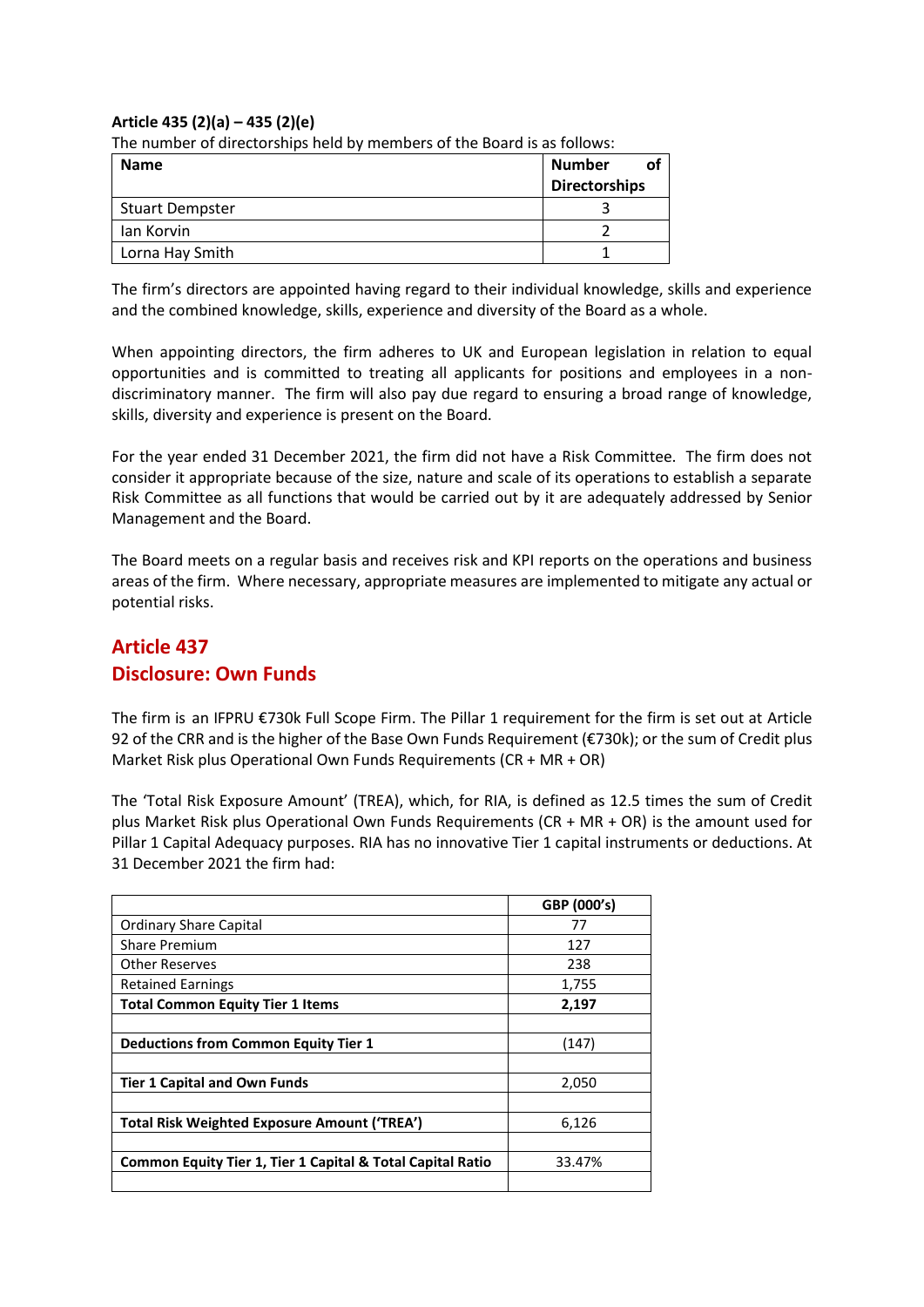| Base Own Funds Requirement (€730k)                  | 613   |
|-----------------------------------------------------|-------|
|                                                     |       |
| Surplus Capital over Pillar 1 Own Funds Requirement | 1.437 |
|                                                     |       |

| Total Common Equity Tier 1 capital of RIA at 31 December 2021  | £2.050K |
|----------------------------------------------------------------|---------|
| Audited Profit 2021                                            | £104K   |
| Shareholder's Funds in RIA's 2021 audited financial statements | £2.154K |

The Common Equity Tier 1, Tier 1 Capital and Total Capital Ratio of 33.47% at 31 December 2021 (prior to inclusion of audited profit for 2021) was comfortably in excess of CE Tier Minimum 4.5%, Tier 1 Capital Minimum 6% and Total Capital Ratio Minimum 8%.

# **Article 438 Disclosure: Capital Requirements**

The firm has adopted the "Ground Up" approach to the calculation of its ICAAP Capital Resources Requirement as outlined in the Committee of European Banking Supervisors Paper, 25 January 2006. The ICAAP assessment is reviewed by the Board and amended where necessary, on a quarterly basis or when a material change to the business occurs. The Compliance Officer presents the ICAAP document to the Governing Body of the firm which reviews and endorses the risk management objective annually or when a material change to the business occurs at the same time asreviewing and signing off the ICAAP document.

To meet our Capital Requirement, RIA is required to hold the greater of:

- Base capital requirement of €730,000; or
- The sum of the Credit Risk Capital Requirement and Market Risk Capital Requirement and Operational Risk Capital Requirement based on a risk weighted balance sheet; plus
- Any Pillar 2 capital add-on requirement identified in the ICAAP.

### **Credit Risk Capital Requirement**

The Credit Risk Capital Requirement ("CRCR") consists of two elements and is calculated as follows:

(1) Credit Risk Capital Component ("CRCC")

For the Pillar 1 calculation of Credit Risk, the firm as an IFPRU €730k Full Scope Firm uses the 'Standardised' Approach as detailed under Article 112.

Under this approach, depending on the nature of the debt, credit risk exposure is charged either at 8% or a lower limit of 1.6% for balances at recognised credit institutions or those held for less than 90 days.

| <b>Article 112 exposure</b> | <b>Risk weighted assets</b> | <b>Capital Requirement</b> |
|-----------------------------|-----------------------------|----------------------------|
| exposures to institutions   | <b>E516K</b>                | <b>E41K</b>                |
| exposures to corporates     | £131K                       | £10K                       |
| Exposures to other          | £244K                       | £20K                       |
| <b>Total</b>                | £721K                       | <b>E71K</b>                |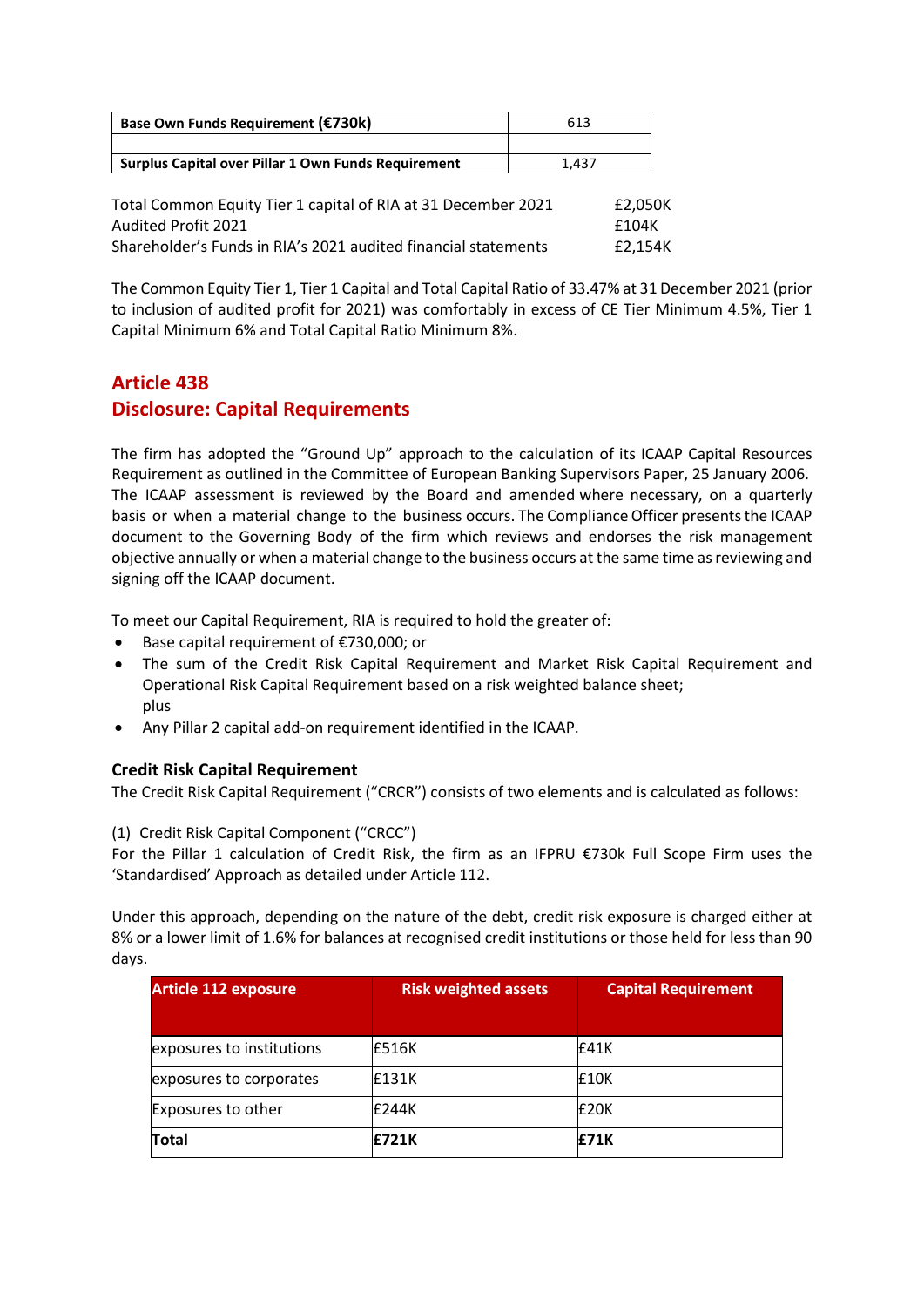(2) Counterparty Risk Capital Component ("CRCC")

Settlement risk is calculated as a given percentage of any negative replacement cost on trades remaining unsettled for five or more days after the due settlement date, in accordance with Article 378 of the CRR.

| <b>Number of working days after due</b><br>settlement date | <b>Capital Required (%)</b> |
|------------------------------------------------------------|-----------------------------|
| $5 - 15$                                                   | 8                           |
| 16-30                                                      | 50                          |
| $31 - 45$                                                  | 75                          |
| 46 or more                                                 | 100                         |

Settlement risk at 31 December 2021 was £3K.

The CRCR for 31 December 2021 was £71K.

# **Article 439 Disclosure: Exposure to Counterparty Credit Risk**

The firm does not view Counterparty Credit Risk as directly applicable. The Issuer risk that is generated through debt instruments is already present within the credit instrument risk/specific risk component of the market risk calculation

# **Article 440 Disclosure: Capital Buffers**

RIA can invoke the exemption in IFPRU 10.7 because its headcount falls below 250 persons and its annual turnover is less than €50million and its balance sheet is less than €43million (Article 2, Title I, Definition Of Micro, Small And Medium-Sized Enterprises Adopted By The Commission)

### **Article 441**

### **Disclosure: Indicators of Global Systemic Importance**

This disclosure is not applicable as the firm is not considered a ' Global Systemically Important Institution'.

# **Article 442 Disclosure: Credit Risk Adjustments**

RIA does not have permission to hold client money or assets on its balance sheet, nor does it undertake lending activities and therefore RIA is primarily exposed to Credit Risk from the risk of non-collection of fees and commissions and of money held on deposit with credit institutions.

Thorough due diligence of prospective clients is undertaken by the Credit Committee, which includes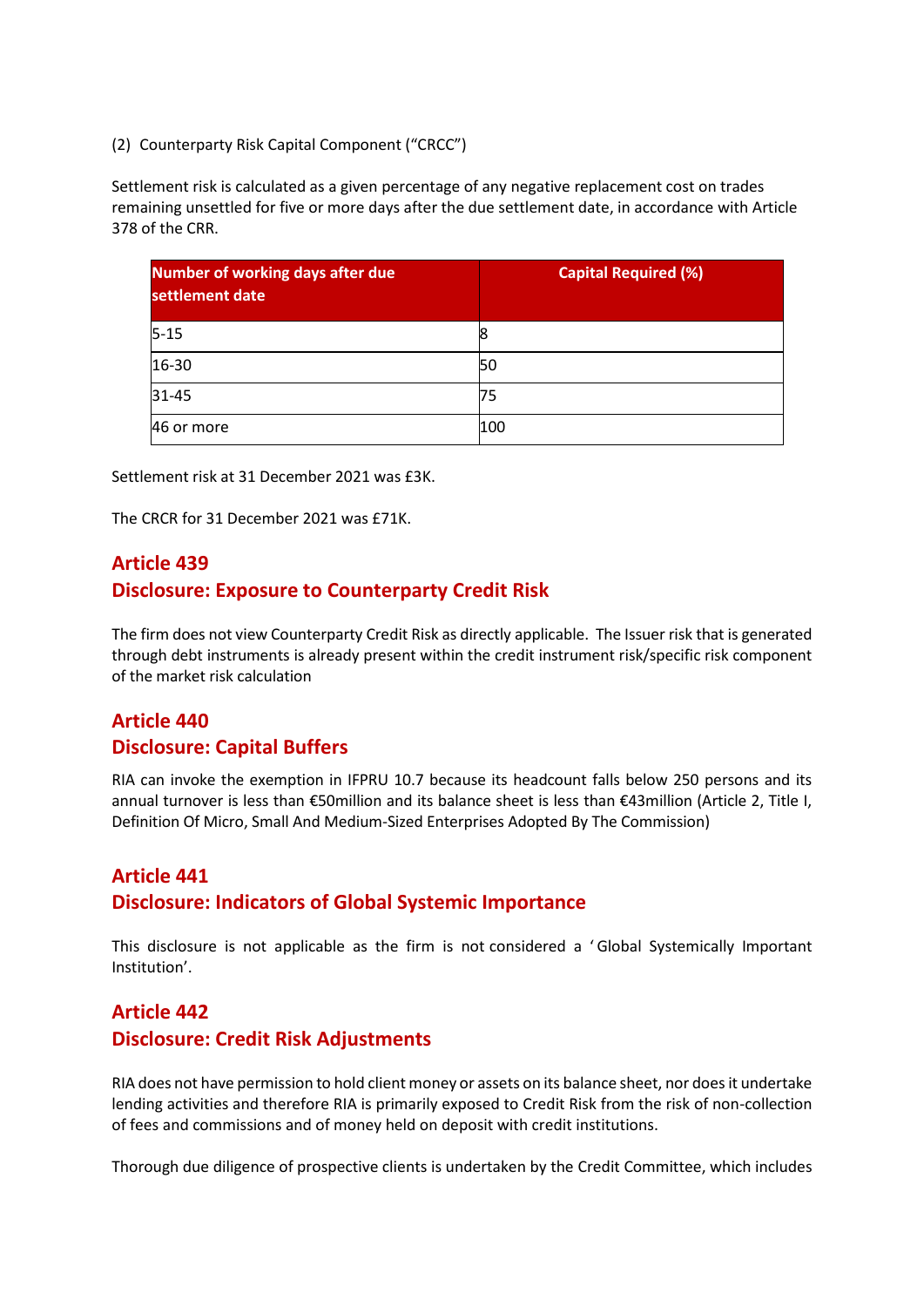creditworthiness. All cash balances are held with banks that have high credit ratings.

Consequently, risk of past due or impaired exposures is minimal. An asset is considered past due when a counterparty has failed to make a payment when contractually due. Impairment is defined as a reduction in the recoverable amount of a fixed asset or goodwill below its carrying amount.

### **Article 443**

### **Disclosure: Unencumbered Assets**

The firm at 31 December 2021 had encumbered assets of £1,234K and unencumbered assets of £1,721K, and this position is regularly monitored with the "COR005 Asset Encumbrance" COREP return submitted by the firm on a quarterly basis.

# **Article 444 Disclosure: Use of ECAIs**

The firm does not use any ECAIs (External Credit Assessment Institutions) nor would this be expected given the firm's business and operations.

# **Article 445 Disclosure: Exposure to Market Risk**

Article 92(3)(b) & (c), own funds requirements for trading and non-trading book business.

| Non trading book Item | Own Funds Requirement |
|-----------------------|-----------------------|
| Foreign Exchange Risk | <b>EOK</b>            |

| trading book Item | <b>Own Funds Requirement</b> |
|-------------------|------------------------------|
| Market Risk       | <b>EOK</b>                   |

RIA's Position Risk Requirement ("PRR") is calculated in accordance with Part 3 Title IV of the CRR. RIA's policy has been to trade with matched settlement date. If this was to change RIA would be exposed to the FX movement over the different dates.

For the avoidance of doubt, the firm does not hold securitisation positions and therefore there is no Specific Interest Rate Risk to disclose.

### **Article 446 Disclosure: Operational Risk**

RIA has adopted the basic indicator approach for calculation of the Pillar 1 capital requirement for operational risk as prescribed by article 315 of the CRR. This is computed as 15% of the average relevant income of RIA over three years. The Operational Risk Capital requirement was £416K at 31 December 2021.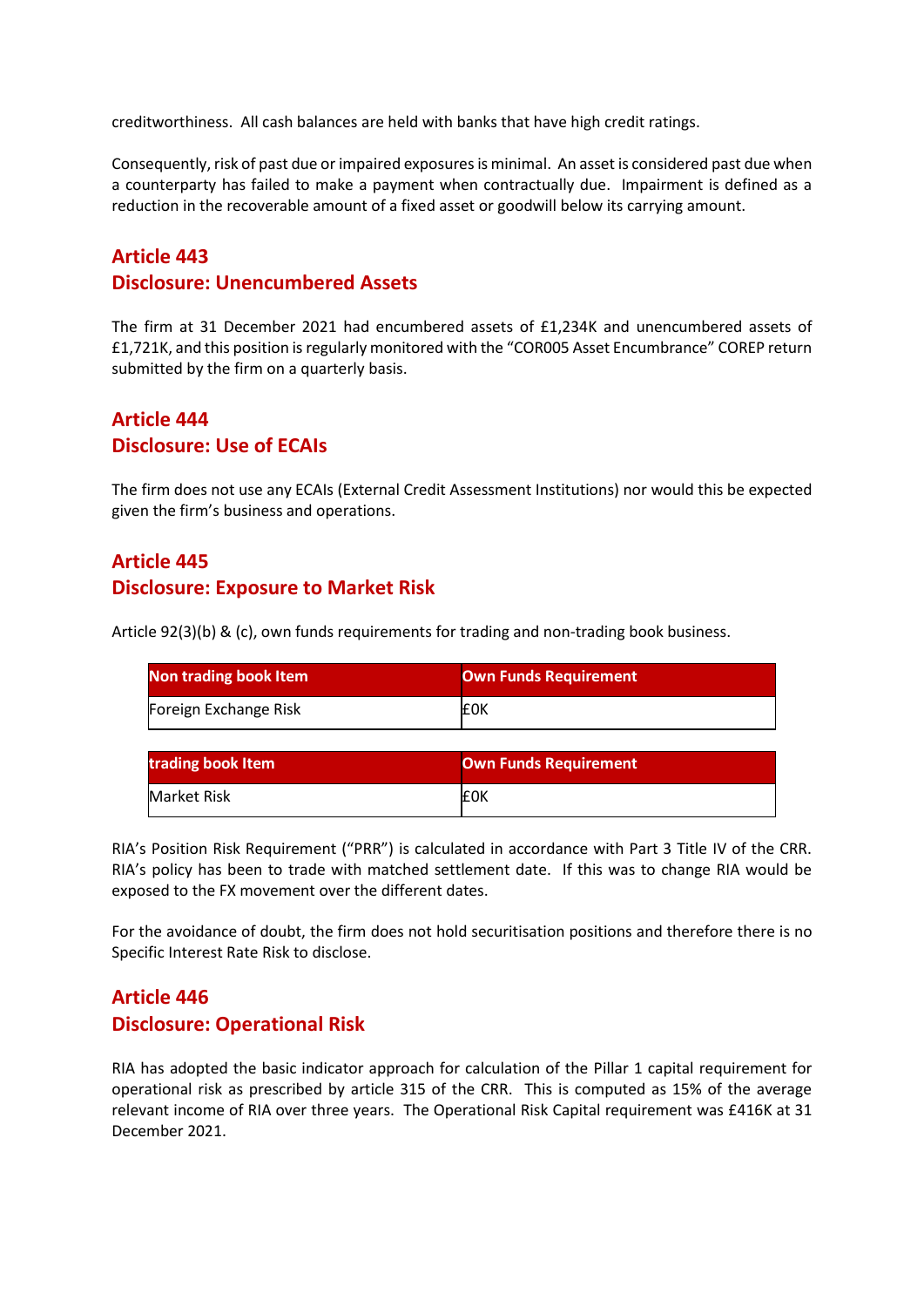# **Article 447 Disclosure: Exposures in Equities not included in the Trading Book**

This disclosure is not required as the firm does not have any non-trading book exposure to equities.

### **Article 448**

## **Disclosure: Exposures to Interest Rate Risk on Positions not included in the Trading Book**

Although the firm has substantial cash balances on its balance sheet, there is currently no exposure to Interest Rate fluctuations.

# **Article 449 Disclosure: Exposure to Securitisation Positions**

This disclosure is not required as the firm does not securitise any assets.

### **Article 450**

### **Disclosure: Remuneration Policy and Practices**

Due to the size of the firm, it does not consider it appropriate to have a separate remuneration committee, as required by SYSC 19A.3.12R. Instead this function is undertaken by the Board. This will be kept under review and, should the need arise, the firm will establish such a committee. The firm has implemented an appropriate Remuneration Policy which is reviewed by the Board at least annually.

Staff remuneration comes in two parts, base salary and discretionary bonus. Overall responsibility for all employee remuneration lies with the Board.

#### **Base Salary**

Base salaries are reviewed annually. The Board meets to assess the existing remuneration and whether any changes are required. Each relevant individual's performance with respect to specific deliverables and objectives, the wider strategic aims of the department and the firm form part of the assessment. The Board will also make reference to benchmarks within the industry. All base salaries are submitted and subject to a formal review by the Board.

#### **Discretionary Bonus Pool/Variable Remuneration**

This seeks to reward team and individual performance and contribution to results, revenues, strong risk management, compliance with regulations, operational efficiency and an appropriate management of costs.

The firm is a Remuneration Code Proportionality Level 3 firm and has applied the rules appropriate to its Proportionality Level. All variable remuneration is adjusted in line with capital and liquidity requirements.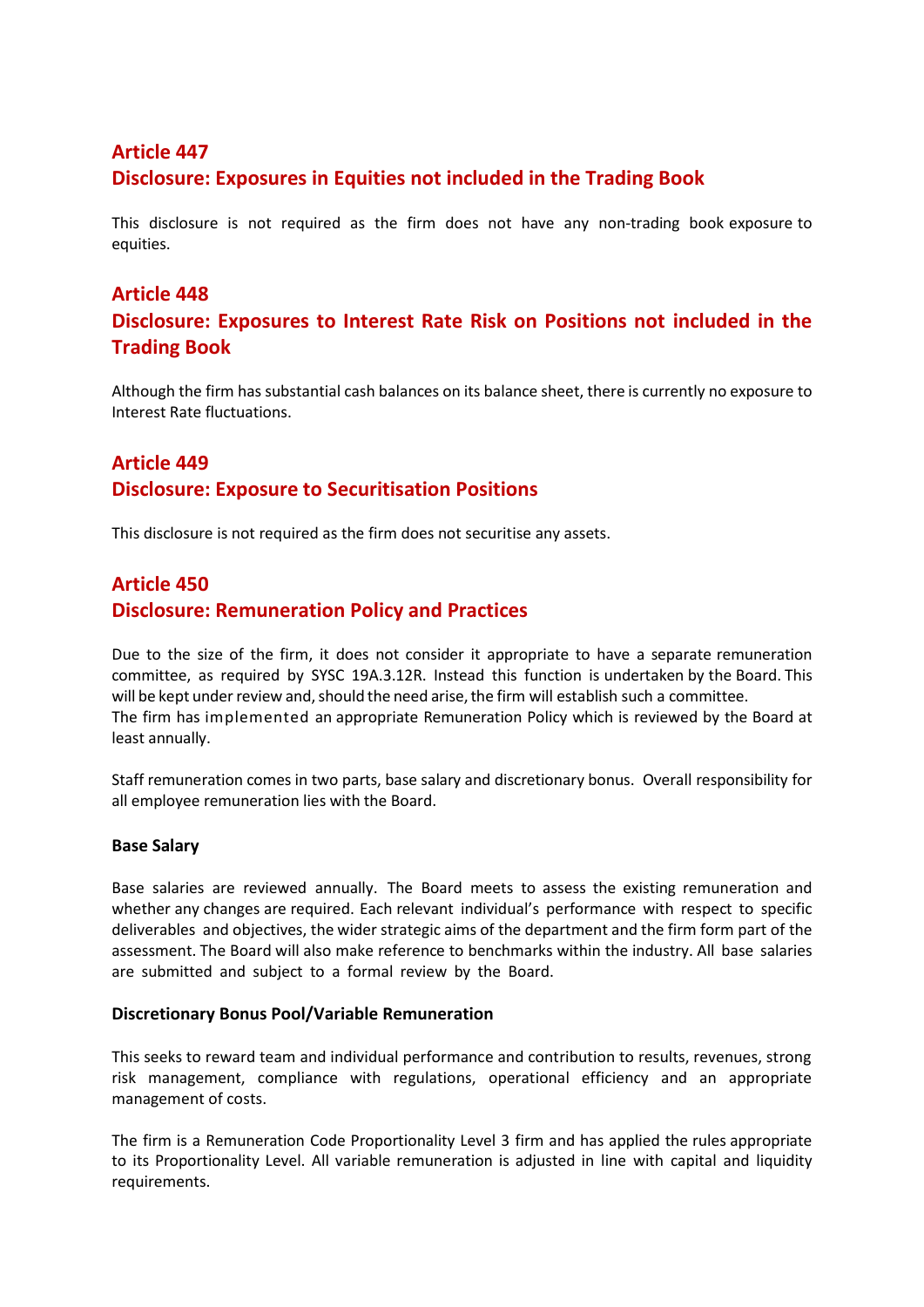# **Remuneration Code Disclosures**

RIA is required to disclose aggregate information on remuneration for its Code Staff, broken down both by business area and by senior management and other Code Staff.

RIA has identified nine of its twelve employees as being within the definition of Code Staff. RIA has made no omissions on the grounds of data protection but due to confidentiality have omitted to provide a breakdown of remuneration between staff types given the limited number of staff. The relatively small size of RIA and lack of complexity in its activities is such that RIA has only one business area so the disclosure is not broken down further.

# **For the year ended 31 December 2021 the aggregate remuneration in respect of all Staff is as follows:**

| <b>Remuneration Type</b>  | <b>Number of staff</b> | Amount  |
|---------------------------|------------------------|---------|
| <b>Fixed Remuneration</b> | 15                     | £1.162K |
| Variable Remuneration     | 15                     | £932K   |
| Total Remuneration        |                        | £2.094K |

## **Article 451 Disclosure: Leverage**

As at 31st December 2021, RIAs leverage ratio was 69% using fully phased-in definition of Tier 1 capital (calculated as per Article 429 CRR)

# **Management Body (SYSC 4.3A and CRD)**

As an investment firm subject to CRD IV, we are required to disclose information (via our website) regarding the managing body of the firm which includes:

- Explaining the obligations placed upon the management body;
- Ensure that as a firm we embrace diversity and;
- Place adequate resources for the employment of reputable and competent board members and appropriate induction and training programmes.

We can confirm that the chairman does not simultaneously exercise the CEO function (SYSC 4.3A.2R) and the firm is not considered a 'significant IFPRU firm'. The directors of the company do not hold more directorships than is appropriate.

The Board is the decision-making forum for the company and sets out the internal governance structure for the firm. It has overall responsibility for management of the business and establishing business strategy and risk management, and is accountable to shareholders for financial and operational performance. It oversees and appoints the SMF16 and SMF17 (compliance and antimoney laundering roles) and has signed off the firm's compliance monitoring programme. It reviews